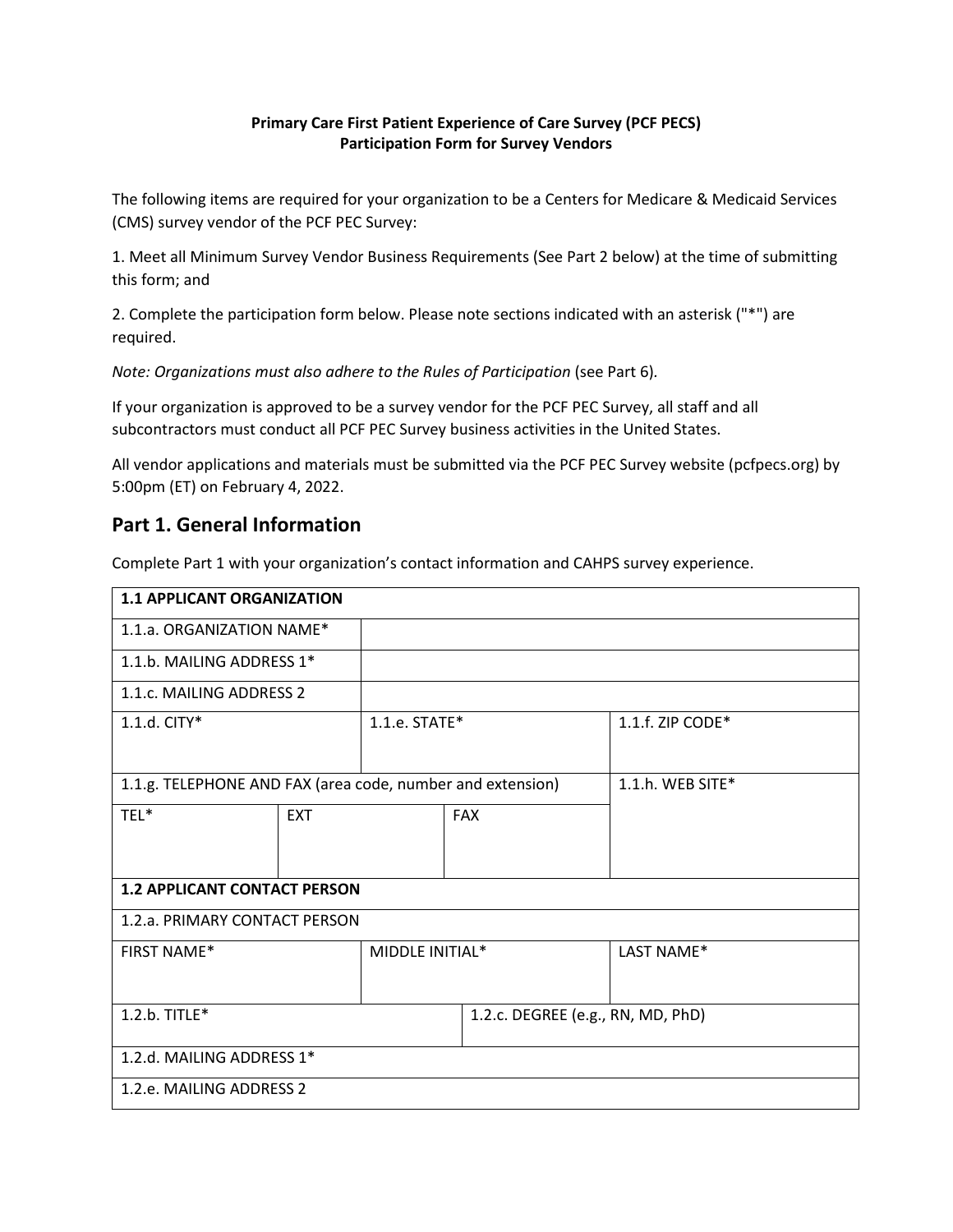| 1.2.h. ZIP CODE*      |
|-----------------------|
|                       |
| 1.2.j. EMAIL ADDRESS* |
|                       |
|                       |

| <b>1.3 CMS-SPONSORED AND CAHPS SURVEY EXPERIENCE</b>                                                                               |        |
|------------------------------------------------------------------------------------------------------------------------------------|--------|
| *1.3.a. Please confirm that you have been approved as a vendor to implement<br>other CMS or CAHPS surveys in the past three years. | Yes No |
| *1.3.b. Please list what CAHPS surveys you have been approved for in the past three years.                                         |        |

## **Part 2. PCF PECS**

#### **Minimum Survey Vendor Business Requirements**

PCF PEC Survey vendors must meet the following business requirements. Please read each minimum business requirement below and select Yes or No to show if you do or do not meet each one. Please provide supporting information in the chart below where asked. See the Minimum Business Requirements for more detail.

| 2.1. RELEVANT ORGANIZATIONAL SURVEY EXPERIENCE                                                                                                                                                                                                                                                                                                                                                     |        |  |
|----------------------------------------------------------------------------------------------------------------------------------------------------------------------------------------------------------------------------------------------------------------------------------------------------------------------------------------------------------------------------------------------------|--------|--|
| Recent experience (at least 3 years) in fielding patient experience of care surveys via Mixed-Mode                                                                                                                                                                                                                                                                                                 |        |  |
| (mail survey administration followed by survey administration via Computer Assisted Telephone                                                                                                                                                                                                                                                                                                      |        |  |
| Interviewing [CATI] of non-respondents).                                                                                                                                                                                                                                                                                                                                                           |        |  |
| *2.1.a. Survey Experience: Please confirm that you are currently approved by CMS to<br>administer patient experience of care surveys in a Mixed-Mode methodology (mail<br>survey administration followed by survey administration via Computer Assisted<br>Telephone Interviewing [CATI] of non-respondents).<br>Note: Mixed-Mode experience must be fulfilled by the applicant vendor and not its | Yes No |  |
| subcontractor.                                                                                                                                                                                                                                                                                                                                                                                     |        |  |
| 2.1.b. Vulnerable Populations: Please confirm that you have experience interviewing<br>vulnerable populations.                                                                                                                                                                                                                                                                                     | Yes No |  |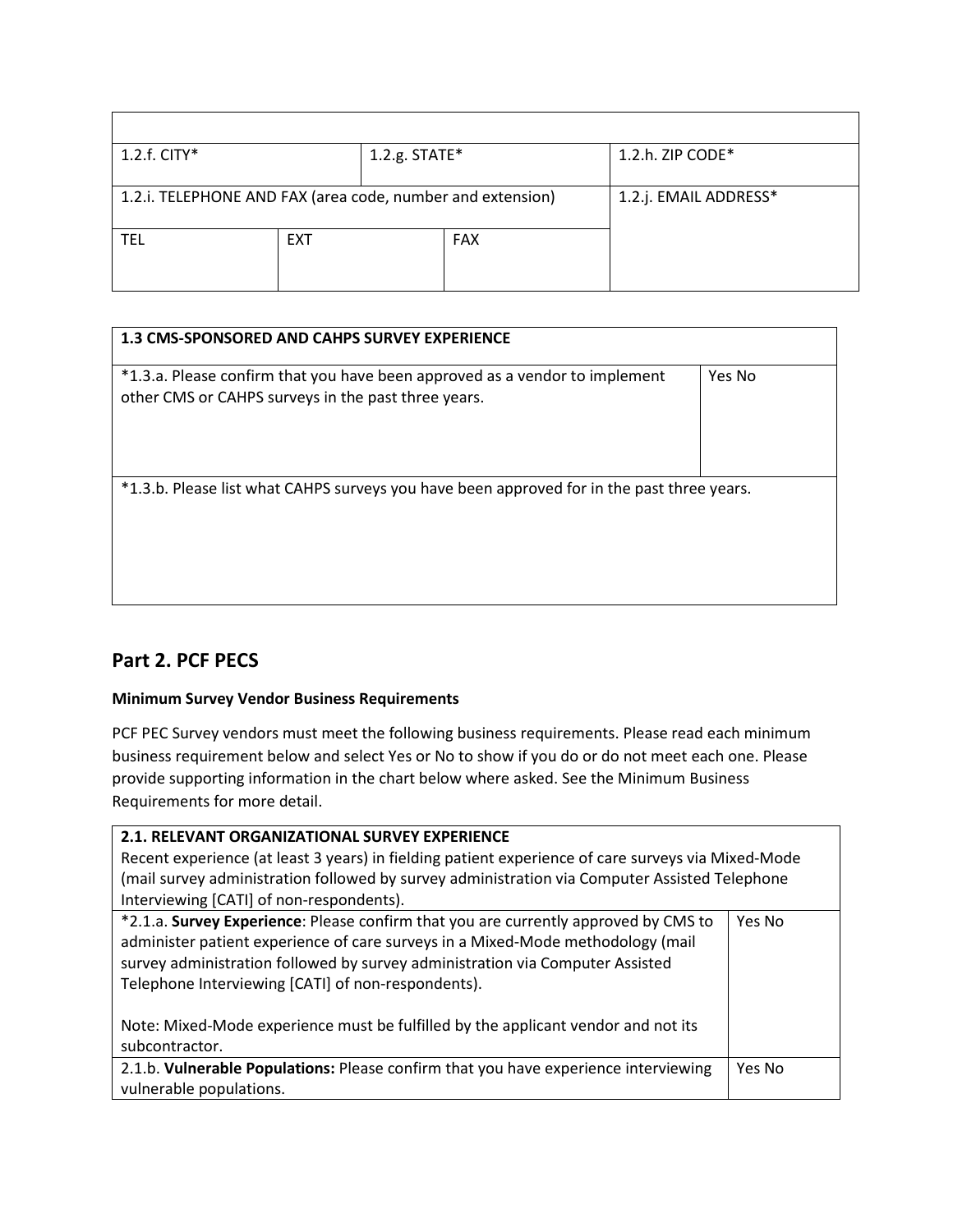| Note: Experience with vulnerable populations must be fulfilled by the applicant       |        |
|---------------------------------------------------------------------------------------|--------|
| vendor and not its subcontractor.                                                     |        |
| *2.1.c. Experience with multiple survey languages: Please confirm that you are        | Yes No |
| currently approved by CMS to administer patient experience of care surveys in English |        |
| and Spanish.                                                                          |        |

'n

| 2.2. ORGANIZATIONAL SURVEY CAPACITY                                                                                                                                                                                                                                                                                                                                                                                                                                                                                                              |        |  |  |  |
|--------------------------------------------------------------------------------------------------------------------------------------------------------------------------------------------------------------------------------------------------------------------------------------------------------------------------------------------------------------------------------------------------------------------------------------------------------------------------------------------------------------------------------------------------|--------|--|--|--|
| Capability and capacity to handle a required volume of mail questionnaires and conduct standardized                                                                                                                                                                                                                                                                                                                                                                                                                                              |        |  |  |  |
| telephone interviewing in a specified time frame.                                                                                                                                                                                                                                                                                                                                                                                                                                                                                                |        |  |  |  |
| *2.2.a. Designate key PCF PEC Survey Personnel: Does your organization have a:<br>• Project Manager who has administered Mixed-Mode surveys for at least 3 years;<br>and<br>Information Systems Specialist/Programmer/Developer with survey experience for<br>a minimum of 1 year; and<br>• Call Center/Mail Center supervisor (with minimum 1 year of prior experience in<br>role); and<br>Organizational back-up staff to cover key staff?<br>$\bullet$                                                                                        | Yes No |  |  |  |
| Note: Volunteers are not permitted to be involved in any aspect of the PCF PEC Survey<br>administration process.                                                                                                                                                                                                                                                                                                                                                                                                                                 |        |  |  |  |
| *2.2.b. System resources: Does your organization have a secure commercial workplace<br>with the physical plant resources to handle the volume of surveys being administered,<br>including:<br>• Computer and technical equipment; and<br>• An electronic survey management system to track fielded surveys through the<br>entire protocol?                                                                                                                                                                                                       | Yes No |  |  |  |
| Note: All system resources are subject to oversight activities, including site visits to<br>physical locations (such as to vendor's mail facility to observe production of PCF PEC<br>survey materials and/or call center where PCF PECS interviews are being conducted).                                                                                                                                                                                                                                                                        |        |  |  |  |
| *2.2.c. Mixed-Mode of survey administration: Your organization will be given the mail<br>and telephone versions of the PCF PEC Survey in electronic form and text for cover<br>letters. Can you print and copy the survey materials in accordance with specifications<br>and timeline provided and use commercial software/resources to make sure that the<br>addresses and telephone numbers are up to date for all the sample patients?<br>You will keep the information that identifies the people taking part in the survey<br>confidential. | Yes No |  |  |  |
| Can you acknowledge that mail survey administration and telephone interviews are not<br>to be conducted from a residence, or from a virtual office?                                                                                                                                                                                                                                                                                                                                                                                              | Yes No |  |  |  |
| *2.2.d. Data submission: Can your organization encrypt data files for transmission in<br>accordance with required specifications?                                                                                                                                                                                                                                                                                                                                                                                                                | Yes No |  |  |  |
| Does your organization have previous experience with XML format and submitting<br>encrypted data to an external data warehouse?                                                                                                                                                                                                                                                                                                                                                                                                                  | Yes No |  |  |  |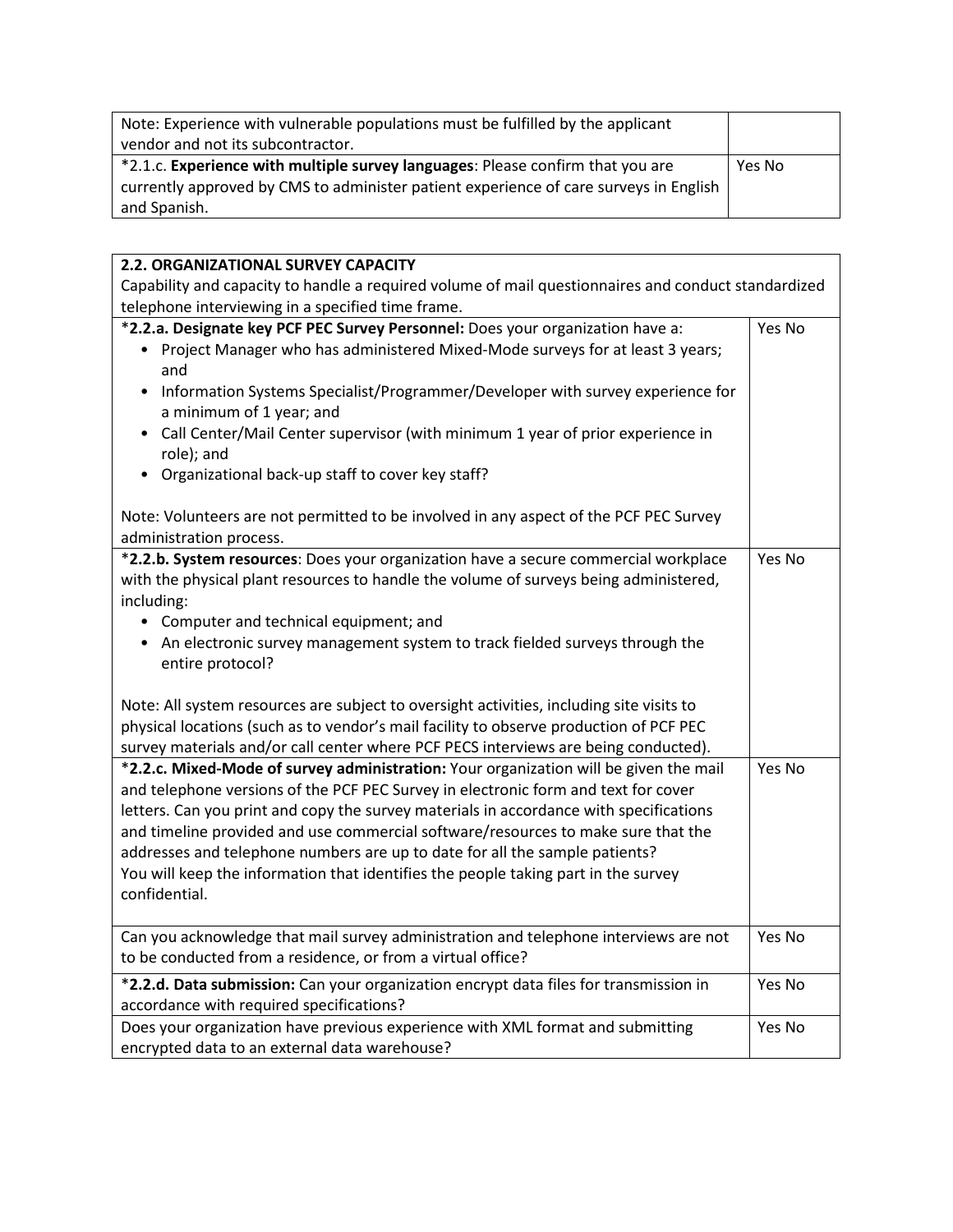| *2.2.e. Data security: Can your organization register with the CMS PCF PEC Survey       | Yes No |  |
|-----------------------------------------------------------------------------------------|--------|--|
| Contractor and follow data specifications and procedures in order to send and receive   |        |  |
| encrypted data from the Internet?                                                       |        |  |
| Will authorizations and business associate agreements be established between your       | Yes No |  |
| organization and the practice site or virtual practice site?                            |        |  |
| *2.2.f. Confidentiality: Can your organization meet all HIPAA rules and regulations and |        |  |
| store PCF PECS Survey data files securely and confidentially?                           |        |  |
| *2.2.g. Technical assistance/customer support: Can your organization provide toll-free  |        |  |
| customer telephone support and respond within 24-48 hours in both English and           |        |  |
| Spanish?                                                                                |        |  |

### **2.3 QUALITY CONTROL PROCEDURES**

| Personnel training and quality control mechanisms used to collect valid, reliable survey data. |        |  |
|------------------------------------------------------------------------------------------------|--------|--|
| *2.3.a. Demonstrated Quality Control Procedures: Can your organization set-up and              | Yes No |  |
| document quality control procedures for all phases of survey implementation including:         |        |  |
| training; printing, mailing and recording receipt of surveys; telephone administration of      |        |  |
| survey (electronic telephone interviewing system); coding, editing, or keying in survey        |        |  |
| data; preparing final person-level data files for submission and all other functions and       |        |  |
| processes that affect the administration of the PCF PEC Survey?                                |        |  |
| Can you provide documentation as requested for site visits and conference calls, including     | Yes No |  |
| but not limited to: HIPAA compliance, mail material production, staff training records,        |        |  |
| telephone interviewer monitoring records, and file construction documentation?                 |        |  |

#### **2.4 EXPLANATION**

Please explain why you replied "NO" to any of the questions above.

# **Part 3. Key Project Staff**

Please list the key staff members who will be working on the PCF PEC Survey.

| <b>3.1 LIST OF KEY PROJECT STAFF</b> |                        |       |           |
|--------------------------------------|------------------------|-------|-----------|
| *Project staff name                  | Role                   | Email | Telephone |
| ᅩ                                    | Project Manager        |       |           |
|                                      | Mail Survey Supervisor |       |           |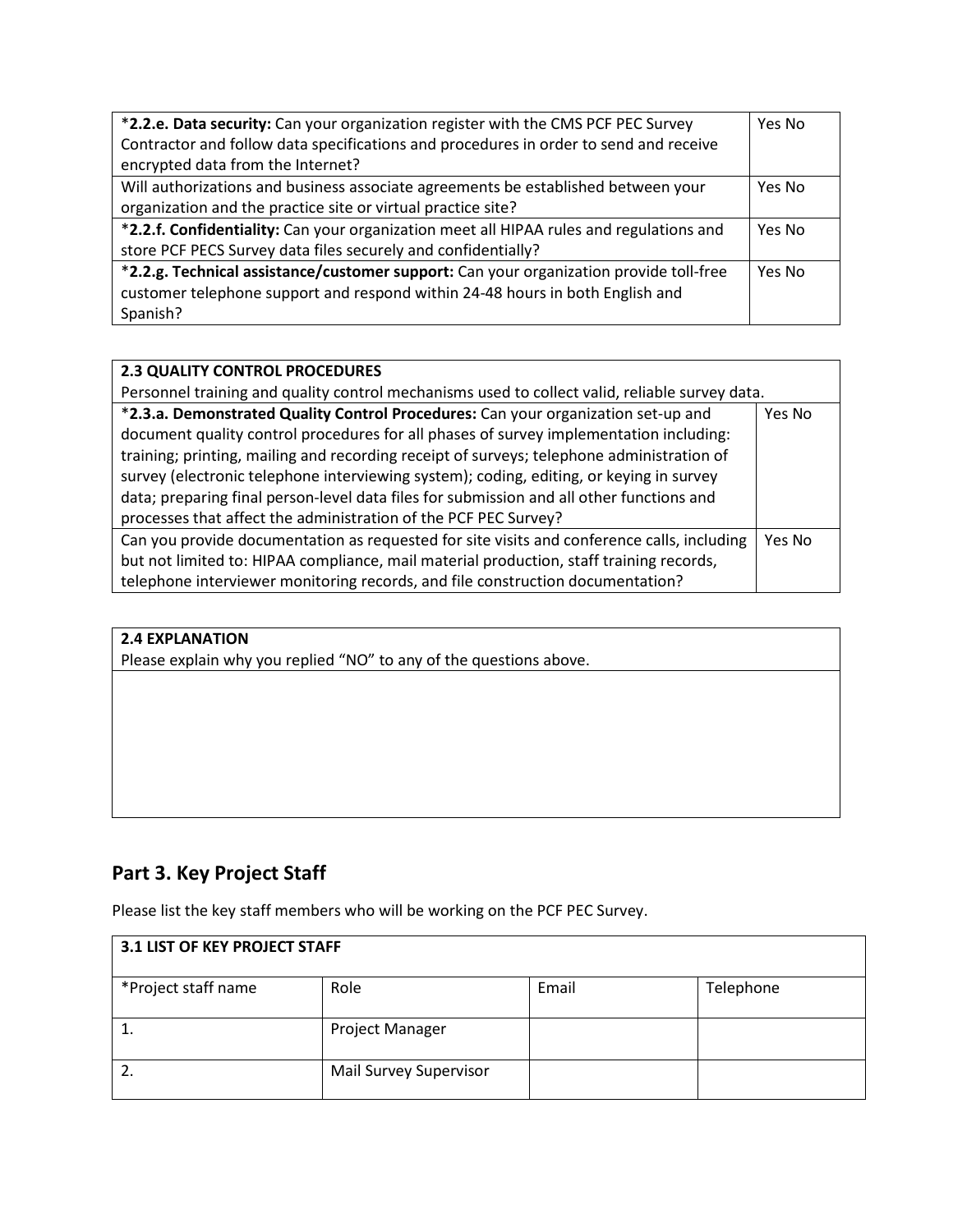| .ر | <b>Telephone Survey</b>                                           |  |
|----|-------------------------------------------------------------------|--|
|    | Supervisor                                                        |  |
| 4. | <b>Information Systems</b><br>Specialist/Programmer/<br>Developer |  |

# **Part 4. List of Subcontractors**

| 4.1.a. Check here if your organization does not plan to use subcontractors for the 2022 PCF PEC      |                                                                         |  |  |  |
|------------------------------------------------------------------------------------------------------|-------------------------------------------------------------------------|--|--|--|
| Survey administration and skip to Part 5. If your organization will use subcontractors, fill out the |                                                                         |  |  |  |
| following about your organization's subcontractors.                                                  |                                                                         |  |  |  |
| 4.1.b. Subcontractor name and experience                                                             |                                                                         |  |  |  |
| Subcontractor 1 name:                                                                                | What will subcontractor do in administering the 2022<br>PCF PEC Survey? |  |  |  |
| How many years has your organization worked with the subcontractor?                                  |                                                                         |  |  |  |
| How many years has the subcontractor administered surveys?                                           |                                                                         |  |  |  |
| How many years has the subcontractor been in business?                                               |                                                                         |  |  |  |
| What experience does the subcontractor have related to how it will administer the PCF PEC Survey?    |                                                                         |  |  |  |
| What general survey experience does the subcontractor have?                                          |                                                                         |  |  |  |
| Subcontractor 2 name:                                                                                | What will subcontractor do in administering the 2022<br>PCF PEC Survey? |  |  |  |
| How many years has your organization worked with the subcontractor?                                  |                                                                         |  |  |  |
| How many years has the subcontractor administered surveys?                                           |                                                                         |  |  |  |
| How many years has the subcontractor been in business?                                               |                                                                         |  |  |  |
| What experience does the subcontractor have related to how it will administer the PCF PEC Survey?    |                                                                         |  |  |  |
| What general survey experience does the subcontractor have?                                          |                                                                         |  |  |  |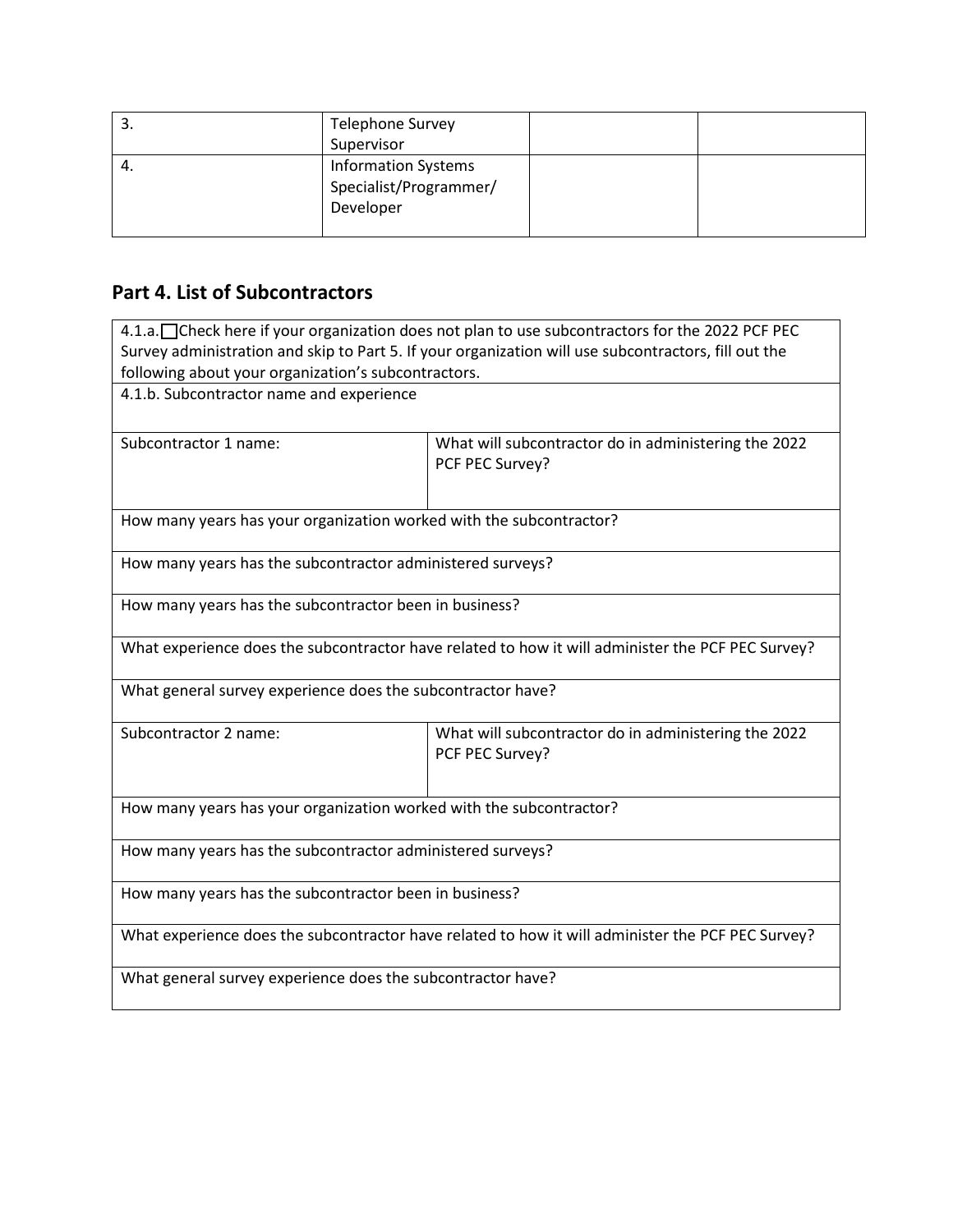## **Part 5. Curriculum Vitae (CV)**

5.1. Please email CVs for all of your key project staff listed in Table 3.1 List of Key Project Staff via the PCF PECS Technical Assistance email at [pcfpecs@rti.org.](mailto:pcfpecs@rti.org)

## **Part 6. Rules of Participation**

All PCF PEC Survey vendors must adhere to the following Rules of Participation. To be eligible, the organization must:

- 1. Take part in a teleconference with the PCF PEC Survey Project Team to talk about your organization's relevant survey experience, organizational survey capability and capacity, quality control procedures, and role of subcontractors (if applicable).
- 2. Attend and successfully complete all PCF PEC Survey Training Sessions in Spring 2022. In addition to the Project Manager, we require the following staff to attend training, as applicable: Mail Survey Supervisor; Telephone Survey Supervisor; Information Systems Specialist and Computer Programmer/Developer; Data Administrator; and Back-up Data Administrator. Your organization's subcontractors that have key roles in administering the PCF PEC Survey are also required to attend training.
- 3. Review and follow the PCF PEC Survey Quality Assurance Guidelines and policy updates.
- 4. Attest to the accuracy of your organization's data collection (as determined by CMS), following guidelines in the most current version of the PCF PEC Survey Quality Assurance Guidelines.
- 5. Write and send a PCF PECS Quality Assurance Plan (QAP) by March 25, 2022. Also, send in materials relevant to the survey administration (as determined by CMS), including mailing materials (e.g., cover letters, envelopes, and questionnaires) and telephone scripts.
- 6. Participate and cooperate (including subcontractors) in all oversight activities conducted by the PCF PEC Survey Project Team.
- 7. Send in an interim and final PCF PEC Survey data file to CMS (see data collection timeline).
- 8. Acknowledge that review of, and agreement with, the Rules of Participation is necessary for participation and reporting of results to practices. (See Section 7 to acknowledge)